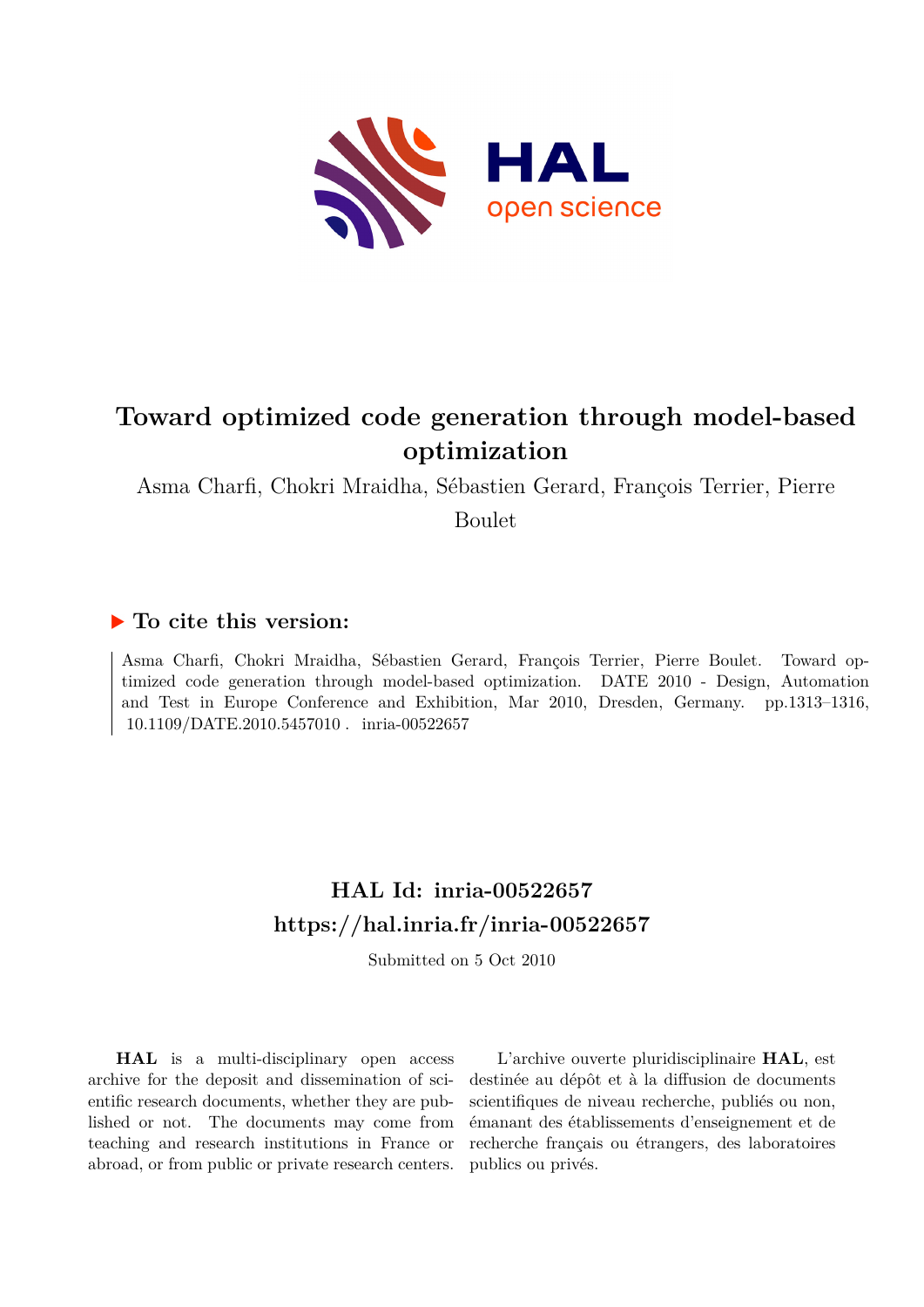# Toward optimized code generation through modelbased optimization

Asma Charfi, Chokri Mraidha, Sébastien Gérard, François Terrier CEA LIST, Laboratory of model driven engineering for embedded systems Point Courrier 94, F-91191, Gif sur Yvette, France {asma.charfi, chokri.mraidha, sebastien.gerard, francois.terrier}@cea.fr

*Abstract***—Model-Based Development (MBD) provides an additional level of abstraction, the model, which lets engineers focus on the business aspect of the developed system. MBD permits automatic treatments of these models with dedicated tools like synthesis of system's application by automatic code generation. Real-Time and Embedded Systems (RTES) are often constrained by their environment and/or the resources they own in terms of memory, energy consumption with respect to performance requirements. Hence, an important problem to deal with in RTES development is linked to the optimization of their software part. Although automatic code generation and the use of optimizing compilers bring some answers to application optimization issue, we will show in this paper that optimization results may be enhanced by adding a new level of optimizations in the modeling process. Our arguments are illustrated with examples of the Unified Modeling Language (UML) state machines diagrams which are widely used for control aspect modeling of RTES. The well-known Gnu Compiler Collection (GCC) is used for this study. The paper concludes on a proposal of two step optimization approach that allows reusing as they are, existing compiler optimizations.** 

#### I. INTRODUCTION

Real-Time and Embedded Systems (RTES) have become more complex with an increased number of product features. At the same time, their achievement has to satisfy the demand for shortened development times and higher expectations of product quality. Model-Based Development (MBD) [1] is an approach that aspires to tackle the challenge by taking RTES development into a higher level of abstraction, by using models at the center of the development process. MBD permits automatic treatments of these models with dedicated tools like for instance synthesis of system's application by automatic code generation. Fully automatic code generation offers many advantages to RTES developers, including increased productivity, enhanced source code consistency and intends to improve the performance of the generated system. Among those advantages, performance improvement is the most difficult to achieve. In fact, RTES are often constrained by their environment and/or the resources they own in terms of memory, energy consumption with respect to performance requirements. Hence, an important problem to deal with in RTES development is linked to the optimization of their software part according to the resources provided by their

Pierre Boulet LIFL, CNRS/INRIA, Université de Lille 1, Parc de la Haute Borne, Bât A 40 avenue Halley, 59650

> Villeneuve d'Ascq Cedex, France Pierre.boulet@lifl.fr

platform. Usually, MBD approach rely mainly on compilers optimization frameworks to perform optimizations automatically. Although the enhancement of code generators and the use of optimizing compilers bring some answers to application optimization issue, most optimized compilers are still unable to perform optimizations related to modeling language semantics. In fact, compilers get all the information about the modeled system from the code level. Thus, the part of the modeling language semantics, which is lost during code generation, is still invisible to the compiler. We will show in this paper that optimization results may be enhanced by adding a new level of optimization at the model level. In this article, we will focus on memory optimization: an optimized code for us is a code that has the smallest size. Our arguments are illustrated with examples of the Unified Modeling Language (UML) state machines diagrams [2] which are widely used for control aspect modeling in RTES. The well-known Gnu Compiler Collection (GCC) [3] is used for this study. The paper is organized as follows. Section 2 gives a general background on the MBD approach. Section 3 presents an evaluation of our experience with GCC optimizations, leading to the need of building another level of optimization. Section 4 compares several alternatives to implement the new optimization level. Section 5 discusses some related works and Section 6 concludes and presents some perspectives.

#### II. MODEL-BASED DEVELOPMENT FOR RTES DESIGN

Using a MBD approach, designers have to perform three steps: building models, generating code from them and compiling the generated code. An overview about those three steps is given in the following subsections.

#### *A. Raising the level of abstraction in RTES design*

Nowadays, a lot of softwares are developed using UML. UML is an OMG standard general purpose language not specific to a domain. Thus, to model RTES, UML need to be extended. For example, the UML profile for MARTE [4] extends the capacities of UML for the modeling and analysis of RTES. MARTE provides facilities to annotate models with information required to perform specific analysis. Thus, models designed using MARTE contain all information about the system and its behavior, making possible an automatic generation of  $3<sup>rd</sup>$  generation language code.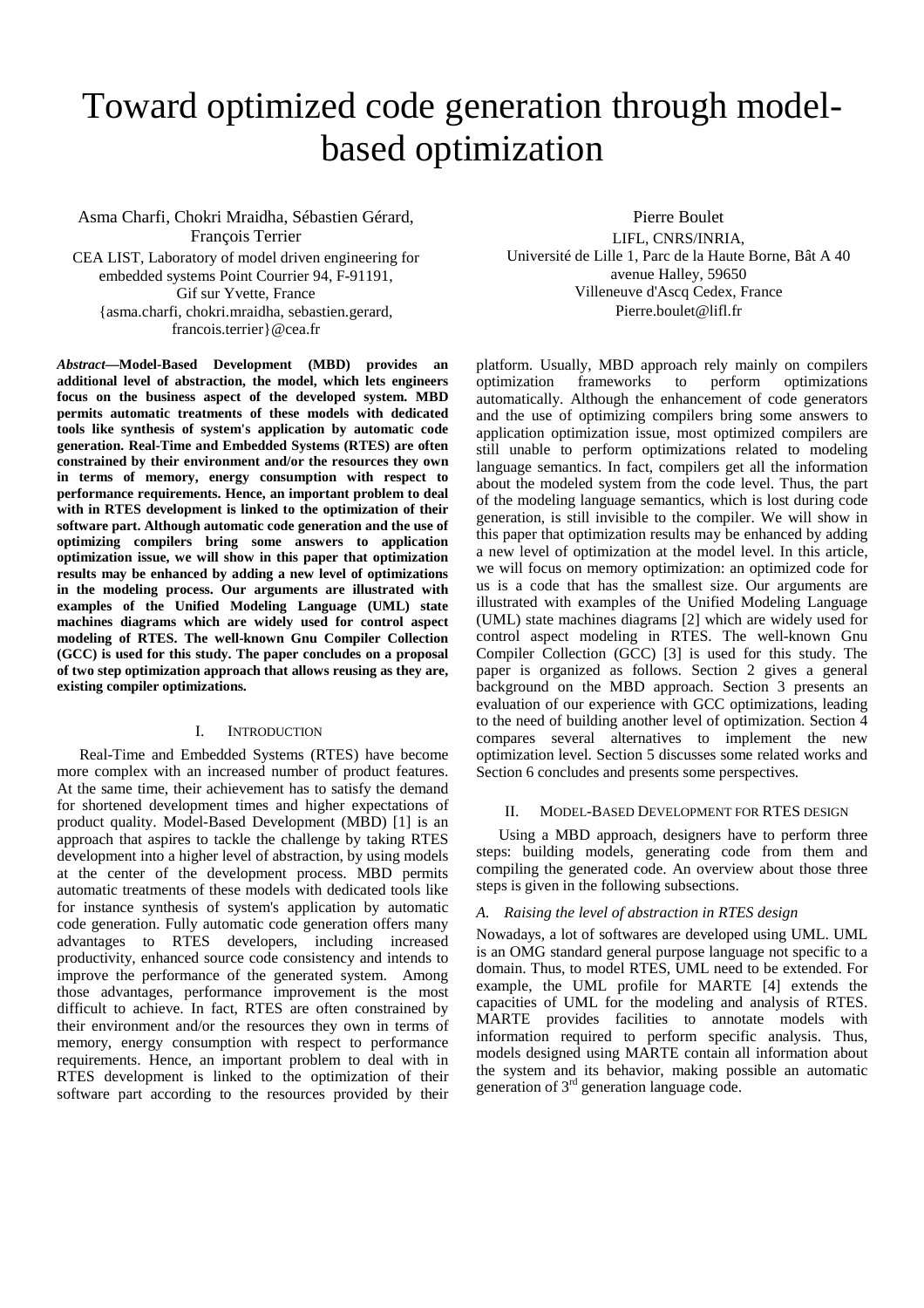

Figure 1. Examples of model optimizations and impact of the optimizations on the assembly code size

#### *B. Generating code from UML models*

One of the MBD goals is to automate the design process. For several years, this step was not fully automatic. Some UML tools could generate application source code, but designers have to complete it by hand to get code ready to be compiled. UML tools have evolved and permitted to generate code not only from structural diagrams but also from some behavior diagrams such as state machines diagrams. However, some hand written code was always needed to get the final application. Nowadays, UML specification provides Action and Activities packages that allow full modeling of behavior making code generation from UML models a fully automatable step. In this paper, we are interested in generating C/C++ code since this language is the most used in the RTES development.

#### *C. Compilation and optimization*

The most widespread, well known and open source compiler is the GCC. It implements a large number of optimizations which all have a different impact on code quality, compilation time, code size, etc. For this reason, GCC provide a limited number of optimization levels: -O1 (default level), -O2 (decrease execution time), -O3 (-O2 optimizations plus those that may increase code size) and -Os (reduce code size). Since we deal with RTES design and especially with code size concerns, we are interested in -Os flag (s listed for size). GCC optimizations are also classified according to their level of abstraction. There are low level optimizations (closer to the target) and high level optimizations (closer to the source code). Before GCC 4.0, all optimizations operate in a low level of abstraction called RTL (Register Transfer Level) [5] . Being a low-level representation, RTL works well for optimizations that are close to the target (e.g., register allocation, peepholes optimizations, etc). However, many optimizations need higher level information about the program that is difficult to obtain from RTL (e.g., array references, data types). Moreover, too many target features, such as function calling convention are explicit in RTL, making difficult to implement optimizations that are not interested in target details. To overcome RTL drawbacks, GCC committee introduces since GCC 4.0, a new intermediate form based on tree presentation to allow the implementation of high level. This new representation [5] is called SSA because it is based on the Static Single Assignment from [6] which requires that program variables are assigned in

exactly one location in the program. So, the compiler looks for only the last definition of a variable when it will be used. SSA was benefic to improve optimizations because most of the discovered optimization algorithms are mathematical ones that need to be executed on a higher abstract level than the RTL. Although GCC offers a lot of optimization passes (more than 100), RTES designers still not satisfied. In the next section, we will present some optimizations not provided by GCC.

#### III. EXPERIMENTAL STUDIES

In order to illustrate the fact that we can not rely only on compiler optimizations, we introduce an example of state machine diagram with unreachable state. Obviously, the code related to this state will not be executed and can be considered as a dead code. One of the GCC optimizations is called dead code elimination. This optimization should be able to remove all dead code. The following section shows if the GCC is able to detect an unreachable state as a dead model part.

#### *A. Building state machine diagram*

UML state machine diagrams are used to specify the dynamic behavior of active objects. Behavior is modeled as a traverse of a graph of state nodes interconnected by one or more joined transition arcs that are triggered by the dispatching of series of event occurrences [2]. Our diagram (top left of fig. 1), designed with Papyrus [7], contains 3 states, 2 pseudo states (initial and final states) and 5 transitions. We can notice that S2 is an unreachable state because it has no incoming transitions.

#### *B. Generating the C++ code from UML state machine*

There are number of patterns that may be used to implement a UML state machine. Most popular ones are: the State Pattern [8] where each state is implemented as a whole class, the State Table Transition (STT) [9] which consists in building a 2 dimensions table describing the relation between states and events, and the Nested Switch Case statements [10] which is the most commonly used pattern. The latter pattern consists in having an outer case statement that selects the current state and an inner case statement that selects the appropriate behavior given the type of the received event. Moreover, UML contains semantic variation points that define an intentional degree of freedom for the interpretation of the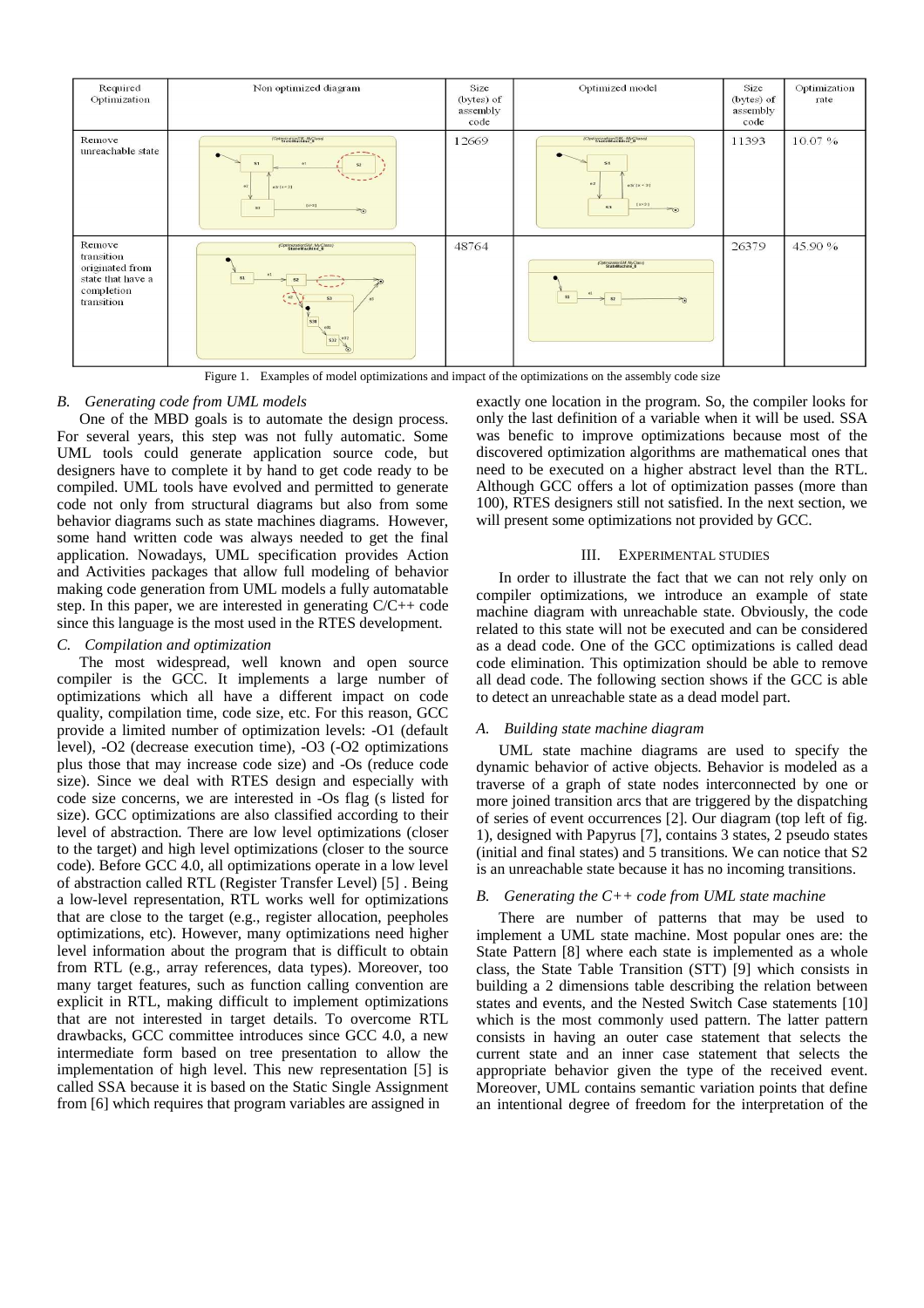model semantics [11]. For state machine diagrams, semantic variation points mainly concern the events and the transitions selection policy. Before generating code from our diagram, we have fixed the execution semantic as well as the implementation pattern which is the Nested Switch Case. All measures presented in the rest of this section are related to code generated using the Nested Switch Cases pattern.

#### *C. Compiling and optimizing the generated code using GCC*

To compile the generated code, we used the -Os flag of the GCC 4.3.2. GCC provides options to view intermediate forms generated from code level until binary code. For each optimization pass, GCC generates the corresponding file. In the dead code elimination file, we have found that code related to the unreachable state still exists, which means that GCC did not remove the dead code. The size of the generated assembly code is *12669* bytes. Now, let's optimize the model by removing the unreachable state. Our optimization tool (implemented in java) gives the user the ability to choose the optimization that he would perform. It generates then the optimized model after running the selected optimization. From the new optimized model, we generate C++ code and recompile it. We obtain an assembly code measuring only *11393* bytes (). It is true that the gain in term of assembly code size is not significant (only *10.07* **%**), but this gain is proportional to the number of removed states/transitions. It depends also on the kind of state machine. The example presented in the second line of Fig. 1 deals with hierarchic state machine that contains a composite state S3. There are two outgoing transitions from State S2. To move from S2 to S3, event e2 is needed, however we do not need a particular event to move from S2 to final state. This particular transition is called a *completion* transition. According to the UML semantic, the completion transition is first fired whatever the received event is. It means that our composite state S3 is never active. Thus, after optimizing this model, we won more than *45 %* of the assembly code size (Fig. 1). In fact, in our state machine implementation, each composite state has a reference to a C++ class that implements the submachine. When we optimize the model, the whole class is removed. It should be noted that the gain can depend also on the implementation pattern. We have generated code from the hierarchic state machine presented in the Fig. 1, using State Pattern and STT pattern to prove that we always have gain in terms of code size independently of the used pattern. Table1 shows that the implementation of the same state machine using the STT is less compact than the other patterns. It shows also that whatever the pattern is, we obtain a significant gain when dealing with hierarchical state machine.

#### *D. Results interpretation*

We said before that the RTL representation contains some parasite information that prevents from building the control flow graph which is essential to run a lot of SSA optimizations. We said also that some information that can be helpful to

TABLE I. OPTIMIZATION GAIN FOR THREE DIFFERENT PATTERNS

| Implementation       | Size (bytes) assembly | Size (bytes) assembly | Optimization |
|----------------------|-----------------------|-----------------------|--------------|
| <b>Pattern</b>       | code of non optimized | code of optimized     | rate         |
|                      | model                 | model                 |              |
| STT                  | 13885                 | 9607                  | 30.81%       |
| <b>Nested Switch</b> | 48764                 | 26379                 | 45.90%       |
| <b>State Pattern</b> | 49863                 | 23663                 | 52.54%       |

optimize code were lost when we move to the RTL form such as type notion, data structure, etc. Unfortunately, SSA form, although it introduces new optimizations to the GCC compiler, suffers from the same RTL drawbacks listed above. Even SSA form does not contain all information about the system. In fact, GCC gets all information about the system from the generated code. However, some analyzes and transformations need higher level information about the application that is not possible to obtain from SSA level. These pieces of information exist in models but are lost by code generation. For example, the information that said "a state with no incoming transition is an unreachable state, so its code is a dead code" is lost when we move from model to code. Thus, GCC can not remove this kind of dead code. Therefore, we have to exploit UML models semantics information before their lost.

#### IV. EXPLOITING UML SEMANTICS FOR OPTIMIZATION

There are three alternatives to implement optimizations related to the UML semantics: implement them before the code generation, during code generation and after code generation.

#### *A. Before code generation*

By analogy to changing levels of optimization in GCC (switch from a low level RTL to a higher level SSA) to implement new higher level optimizations, we consider another level of optimization which is higher than SSA. Our level is the UML model. Implementing those optimizations at the model level allows us to exploit the useful model abstraction level for optimizations issues. This alternative is more benefic than the alternative that consists in implementing those optimizations in the compiler process. In fact, given the C++ representation of the code to be compiled, GCC has to build the control flow graph of this sequential form to perform SSA optimizations. However, in the model level we have already the control flow graph expressed by the state machine diagram.

#### *B. During code generation*

 One of the interesting code generator features, other than the fully automatic code generation, is model debugging. Some code generators such as [12] provide a model debugger that permits to debug models using breakpoints. However, if we decide to implement optimizations related to UML semantics in the code generator, model debugging will not be an easy task (we may put breakpoints on elements that will be removed by optimization). Thus, optimizing during the code generation is likely to widen the gap between the model and the code.

#### *C. After code generation*

 This alternative consists in extending GCC optimizations to make UML semantics visible to the compiler. We can add new optimizations passes using the GCC plug-in architecture. However, GCC has no stable API that would allow such addition. Moreover, UML state machines have a number of semantics variation points that may potentially lead to infinity of possible interpretations that would be hardly implementable in lower levels of GCC. A classification of the alternatives (Table 2) shows that implementing optimizations before code generation is the only alternative that is independent from the implementation. This is an expected result since the implementation occurs after modeling. The model debugging is only affected by implementing optimizations during the code